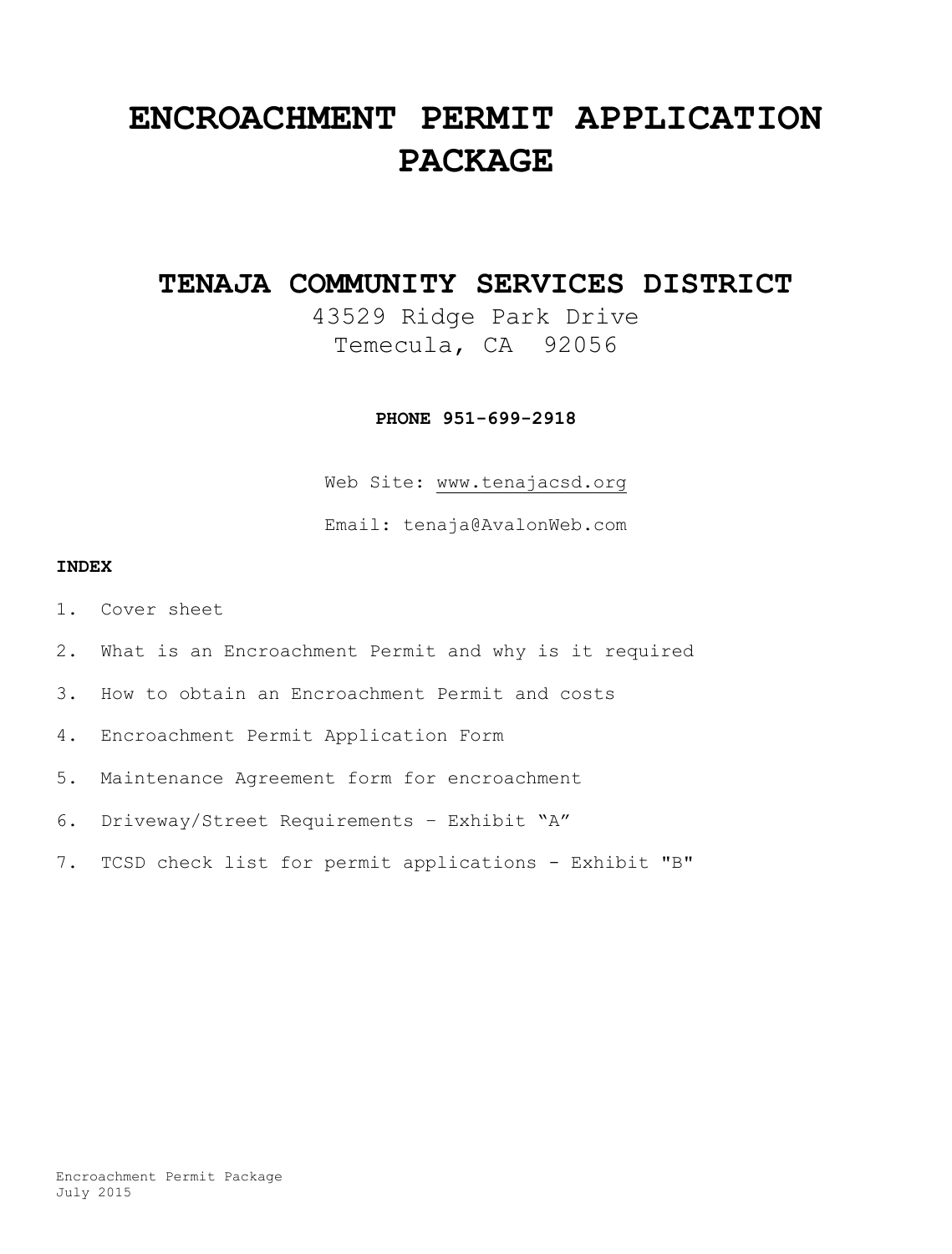## *ENCROACHMENT PERMIT TENAJA COMMUNITY SERVICES DISTRICT*

#### **What is an encroachment permit?**

An encroachment permit is a written Agreement to allow improvements within the public right-of-way of roads of the Tenaja Community Services District (TCSD). An encroachment permit does not relieve the adjoining property owner of liability for the improvements or the maintenance of those improvements. An encroachment permit does not relieve the adjoining property owner of the liability for the harm the improvements may cause to users of the public right of way.

#### **When are they needed?**

Any improvement not made in the right-of-way by TCSD requires a permit. Permits must be obtained for all excavations, tree planting and removal, driveway/street installation, utility connections, construction of street improvements or drainage facilities, or any other type of work conducted or improvements made within the road right-of-way.

#### **What is the road right-of-way?**

The road right-of-way is the **full** area of land described in an Offer of Dedication to the public, or owned by the TCSD. The road right-of-way is the **full** width of land, upon which the traveled way is constructed, which usually extends considerably beyond the edge of pavement (or traveled way) to the edge of the easement on the adjacent private properties.

#### **What is the purpose of an encroachment permit?**

Encroachment permits provide a means of regulating private improvements within public rights-of-way in order to safeguard the public interest, and enhance both safety and convenience for the traveling public.

#### **What is the process for obtaining an encroachment permit?**

An application describing the proposed work must be submitted for review and approval by the TCSD Roads Committee. Engineered construction plans must accompany the application, together with a bond or other financial security to assure compliance with the terms of the permit. Encroachment Permit application forms are available from the District office. The improvement made shall remain the maintenance responsibility of the owner or utility making the improvement. A Maintenance Agreement must be signed and accompany the permit application before an approval will be given. The Encroachment Permit application, the Maintenance Agreement, and the plans must be submitted to the TCSD office with the permit fee and deposit. The TCSD Roads Committee will review the plans at one of their regular twice per month meetings, and provide approval within 30 days or less, provided all the documents are correct, complete, and acceptable. The TCSD office will issue the permit in writing to the applicant upon receipt of approval from the Roads Committee.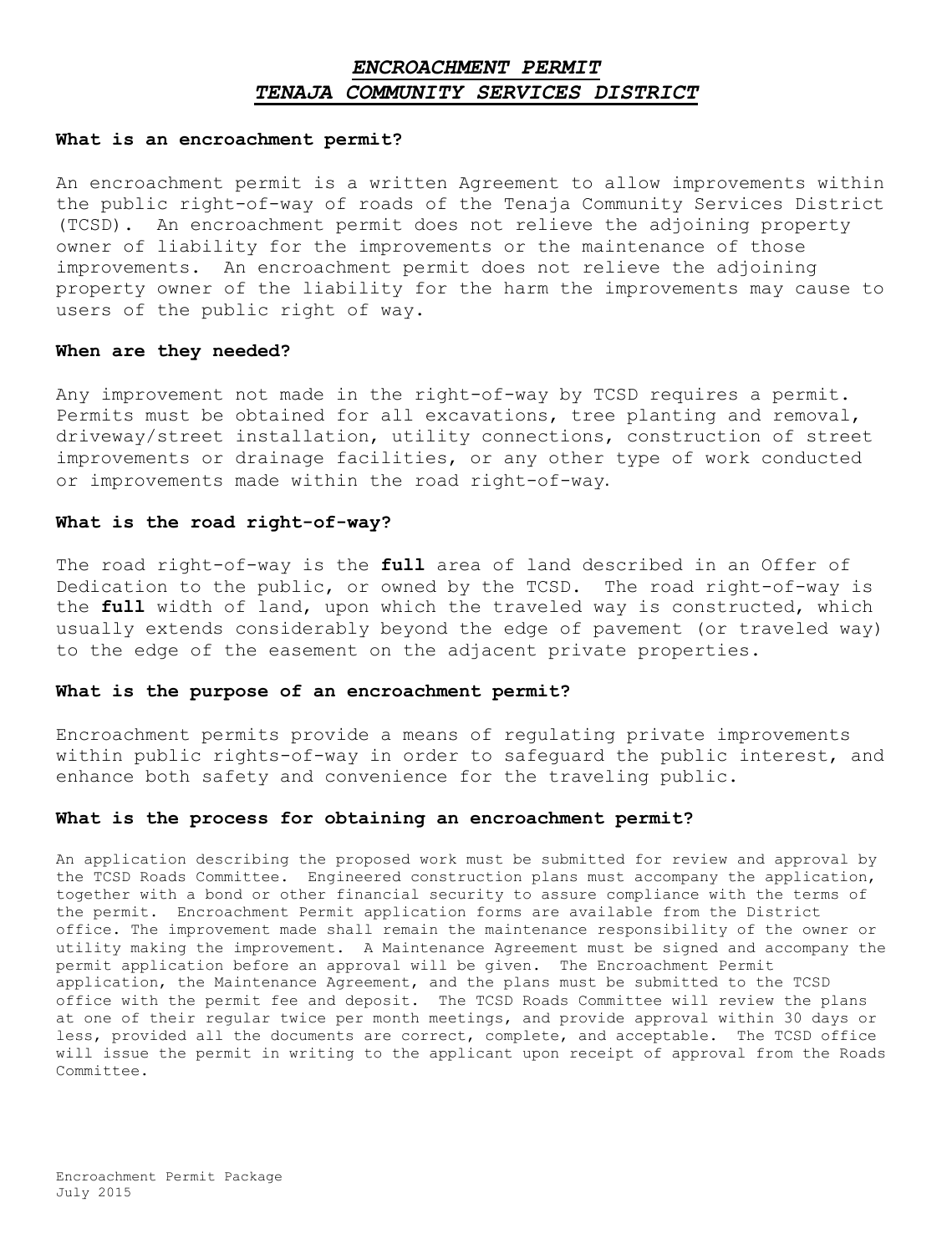#### **HOW TO OBTAIN AN ENCROACHMENT PERMIT**

The Tenaja Community Services District (TCSD) requires and encroachment permit for work to be performed within District rights-of-way. The following is intended, as an aid in obtaining the permits.

**ALL PERMITS** require that the TCSD be furnished with the following items:

- 1. Permit application signed by the owner(s) of record.
- 2. Engineered plans showing the proposed encroachment(s) and location.
- 3. Plans must be signed by a California registered engineer.
- 4. Assessor's Parcel Number (APN).
- 5. Contractor's name, address, license, and certificate of liability insurance coverage (a minimum of \$1 million of coverage is required with TCSD listed as a named insured).
- 6. Maintenance Agreement signed by the owner(s) of record.
- 7. Payment of permit fee and deposit.

All improvements must meet the requirements described in Exhibit A: Improvement Requirements within TCSD Right-of-Way.

Additionally the following information and fees are required. Please note that in all cases, fees MUST be paid and the applicable signed maintenance agreement must be submitted before a permit will be approved. The Encroachment Permit must be issued and a copy must be posted on job site before work can start.

#### **Costs for Encroachment Permits**

- 1. Permit Fee is \$800, and includes the first two inspections. This is a nonrefundable fee.
- 2. Inspection/Completion Deposit is \$1,000. This \$1,000 Deposit adds to the \$800 nonrefundable permit fee for a total of \$1,800 which must be paid before TCSD will issue a permit. The cost for inspection will be billed on a per hour basis with a 4-hour minimum. The Schedule of Rates is available at the TCSD office. The Deposit will be used to pay the costs of additional inspections after the first two inspections. TCSD will require the Deposit be replenished with an additional \$1,000 after the  $4^{th}$ ,  $6^{th}$ , and so on, inspections to assure adequate Deposit funds remain available to fund inspection of the work.
- 3. No work shall be done in the right-of-way without District approval and/or a TCSD inspector at the job site. A **48 hour notice** is required before any work can be scheduled. If TCSD's inspector arrives at the job site, but work does not proceed as scheduled, the applicant will be billed \$400 for the TCSD inspector. Contractors should notify TCSD when it is expected that work will not proceed as scheduled. A 24 hour notice is required by TCSD to change schedule.
- Encroachment Permit Package November 2021 4. TCSD and/or TCSD's inspector must approve all traffic control. TCSD may issue a stop order for lack of traffic control and safety measures.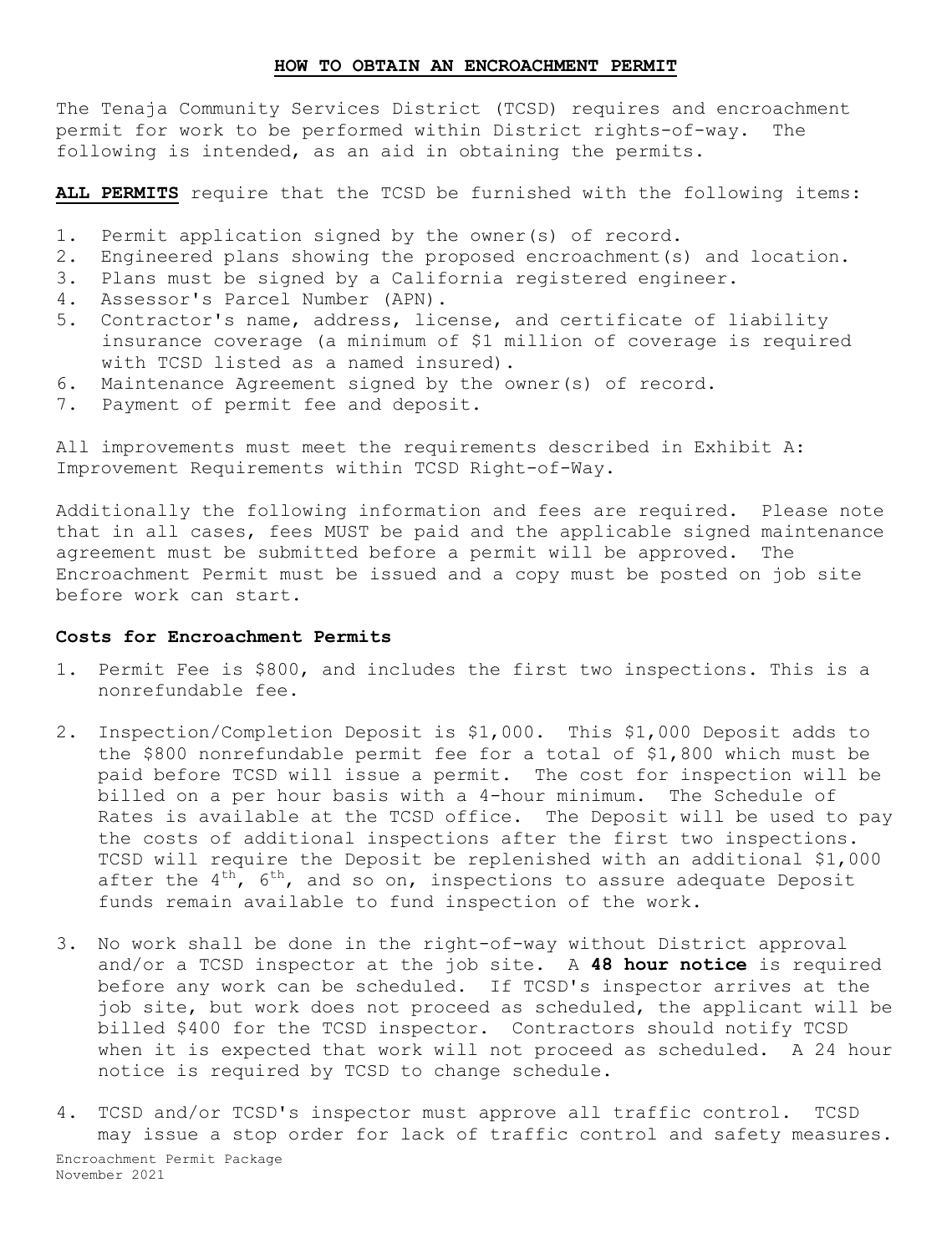#### **E NCROACHMENT PERMIT APPLICATION TENAJA COMMUNITY SERVICES DISTRICT 43529 Ridge Park Drive Temecula , CA 92056 (951) 6 9 9 - 2918**

| Improvement to be made:             |                     |  |
|-------------------------------------|---------------------|--|
| Property Owners Name:               |                     |  |
| Mailing Address:                    |                     |  |
| City, State, and Zip:               |                     |  |
| Daytime Phone Number:               | Other phone Number: |  |
| Contact Person/Owner's Agent:       |                     |  |
| Contact Person/Owner's Agent phone: | email:              |  |
| Assessor's Parcel Number            |                     |  |

**I (We) agree** to the following items:

- Indemnify, defend and save the District, its authorized agents, officers, representatives and employees, harmless from and against any and all penalties, liabilities or loss resulting from claims or court action arising out of any accident, loss or damage to persons or property happening or occurring as a proximate result of any work undertaken under the permit granted pursuant to this application.
- No work will begin until this encroachment permit has been approved in writing by Tenaja CSD, and Tenaja CSD will be notified 48 hours prior to start of work.
- All work will be done in accordance with the permit application and the plans submitted with the permit application. Any corrections to the work required in the judgment of Tenaja CSD to comply with the plans shall be paid for by the Permittee.
- The work will be completed within 120 days of the date of issuance of the permit.
- This permit application shall expire 2 years from the date shown below, unless an extension is given in writing by Tenaja CSD.
- Remove or relocate or maintain an encroachment upon written notice from Tenaja CSD.
- Accept full responsibility for compliance with Federal, State, County environmental laws, including receiving any necessary environmental clearances and taking full responsibility should agencies request remedial work or corrections.
- To keep and maintain the work area in a safe and serviceable condition in accordance with standards adopted from time to time by the Tenaja Community Services District and OSHA. If, upon service of notice to perform, the Permitee fails to comply, the District may cause the maintenance to be performed at the Permitee's or their Successor(s) expense.

This Permit is subject to summary cancellation by the District if the Permitee or their successor(s) fail to strictly comply with any term or condition hereof.

#### **I (We) acknowledge receipt of a copy of this application and agree to said terms.**

Property owner signature many contracts bate as Permittee

Property owner signature manufacture Date as Permittee

Encroachment Permit Package November 2021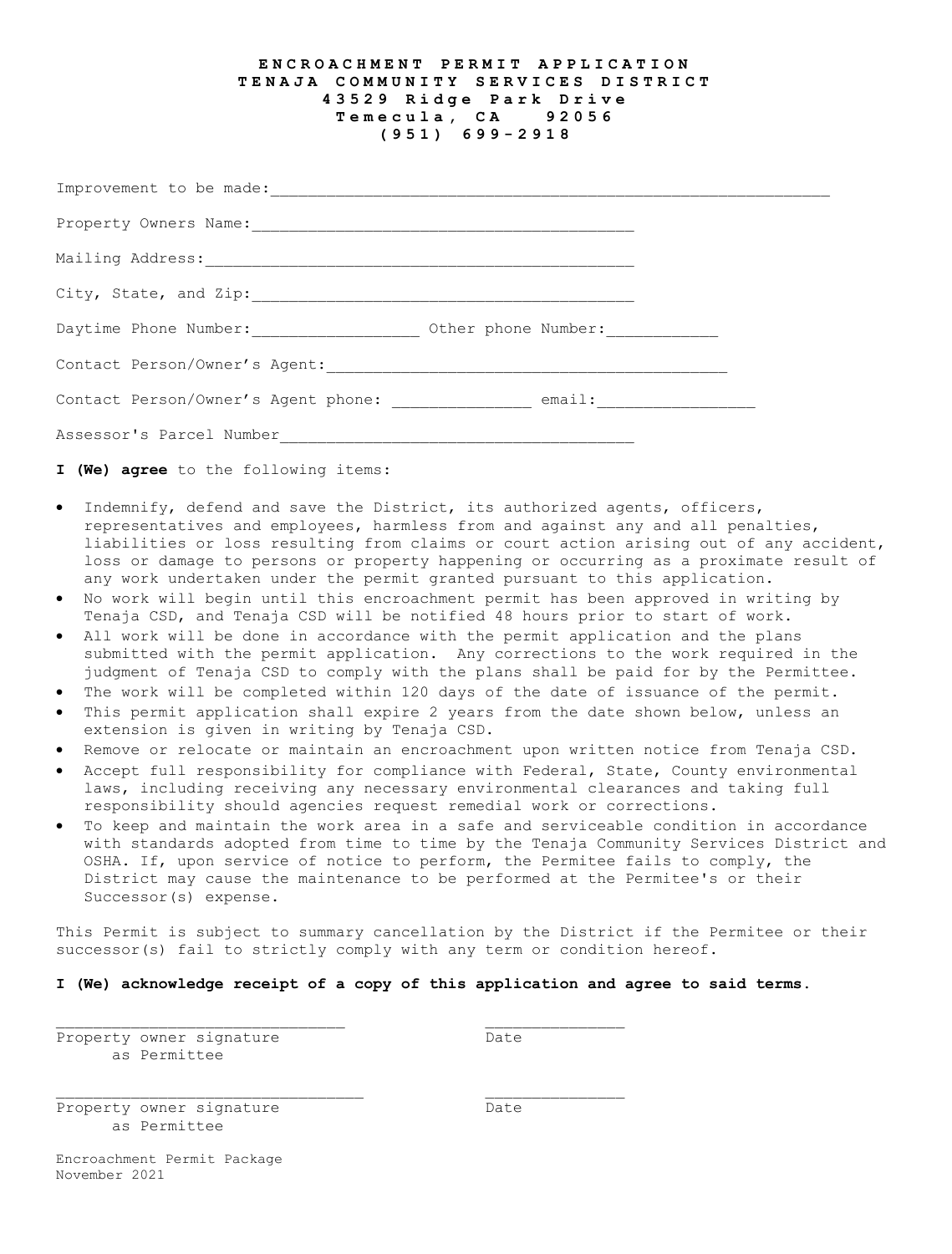This Agreement is executed in conjunction with Encroachment Permit No.

The undersigned is the Owner of the property adjacent to the improvement made under the Encroachment Permit cited above, and the Owner acknowledges and agrees to the following:

- 1. This Agreement shall be binding upon the Owner and all successors in ownership.
- 2. This Agreement shall be recorded on the title of the property adjacent to the improvement, and the recording shall be in the form of a Notice of Permissive Use of Public Right-of-Way.
- 3. The Encroachment Permit cited above grants the Owner permission to make improvement(s) in the public right-of-way, and does not grant the Owner, or his successors, any additional right, title, or interest in the public rightof-way.
- 4. The maintenance of the improvement(s) shall remain the responsibility of the Owner, and his successors.
- 5. Owner acknowledges and agrees that Tenaja Community Services District has the sole right to demand for any reason that improvement(s) be maintained, or removed, within 30 days notice. Said maintenance or removal shall be done at Owner's sole expense.
- 6. Owner acknowledges and agrees that Tenaja Community Services District maintains the right to immediate access to the right-of-way to perform any Tenaja Community Services District authorized work in the right-of-way.
- 7. Owner acknowledges and agrees to hold Tenaja Community Services District harmless of any and all losses due to the removal or destruction of any improvement(s) covered by the permit cited above.
- 8. Owner acknowledges and agrees to maintain the improvement(s) covered by the permit cited above to assure said improvement(s) do not hinder or alter or make unsafe the public's right of access to the right-of-way.
- 9. Owner agrees that if Tenaja Community Services District must perform work on the improvements for any reason, the Owner shall reimburse Tenaja Community Services District for the costs incurred. Corrective work includes, but is not limited to, mud removal, re-grading, sand bags, signage, and additional inspections.
- 10. This Agreement shall be interpreted in accordance with the laws of the State of California.

| Owner:        | Date: |  |
|---------------|-------|--|
| Printed name: | APN:  |  |

**Tenaja CSD: \_\_\_\_\_\_\_\_\_\_\_\_\_\_\_\_\_\_\_\_\_\_\_\_**

Agreed: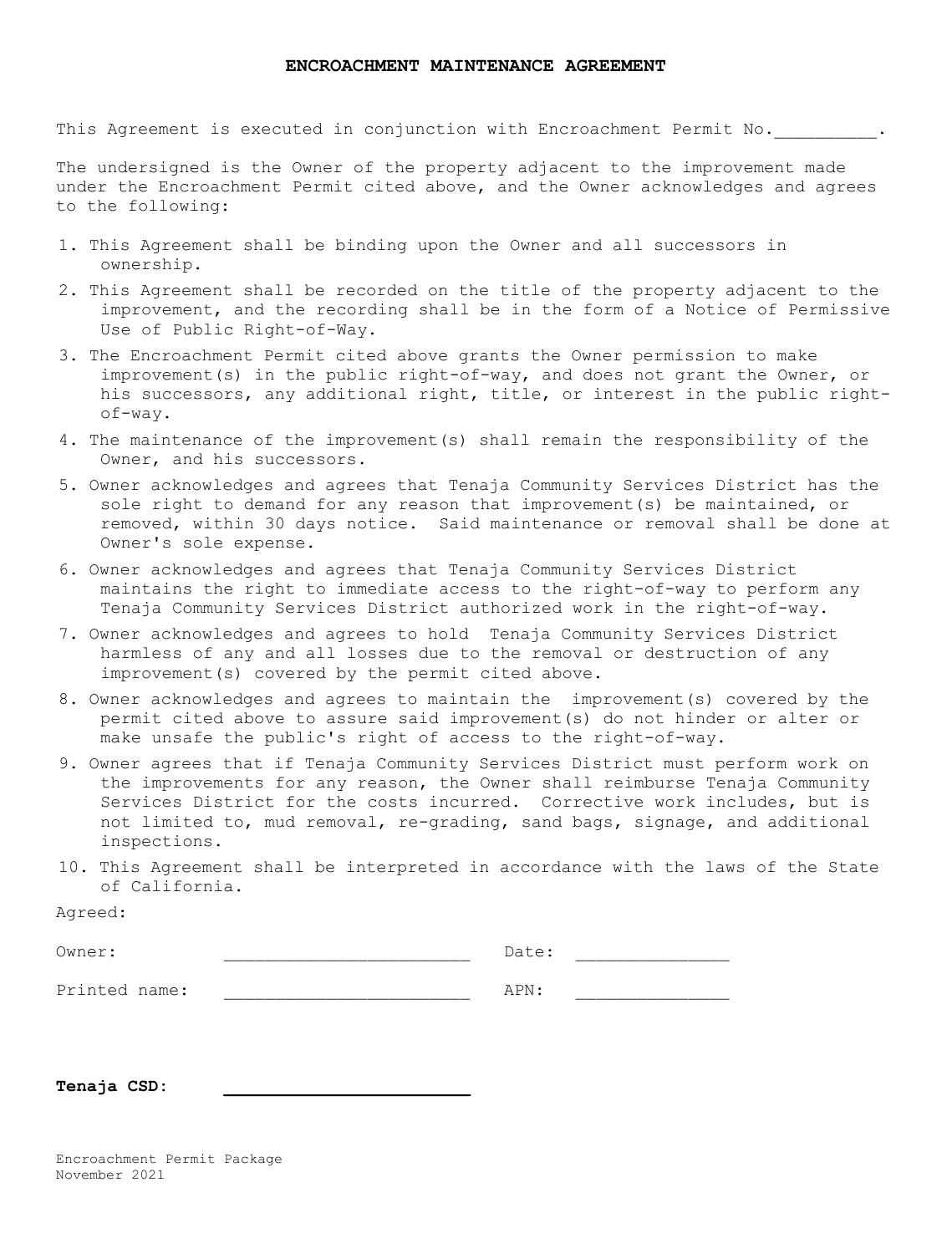#### **Exhibit "A"**

#### **IMPROVEMENT REQUIREMENTS WITHIN Tenaja CSD Right-of-Way**

1. Improvements shall not interfere with the natural drainage, and shall preserve safe use of the public right-of-way.

2. If a culvert is required as part of the improvement, it shall be of adequate size for the area drained. The applicant shall provide a hydrology study by a registered engineer sizing the culvert.

3. If a culvert is installed under a driveway/street, it shall be 14 gage and a minimum 18" diameter CSP. If multiple pipes are required, there shall be 1/2 diameter separation between pipes.

4. If the improvement is a driveway, it shall be surfaced with 3" minimum of AC pavement or 4" of Portland cement concrete to at minimum 20' from the edge of the paved roadway. The centerline of the driveway shall connect at 90˚ to the centerline of the paved roadway. The driveway/street must be graded in such a manner that no water will drain onto the paved roadway. An Engineered Plan must be submitted showing the plan and profile of the connection at the paved roadway. A compaction report must be filed for TCSD approval before final surfacing begins.

5. If the improvement is a utility installation with trenching in a TCSD paved roadway, the pavement shall be replaced with 3" of AC on 6" of Class II base. The entire trench, including 2' under adjacent paved area, shall be compacted to 95%, and a soil compaction report must be submitted. The minimum R-value shall be 70. The number and locations of compaction tests will be determined by the TCSD inspector. Trenches under pavement shall be slurried with a 1-sack mix to 9" below existing pavement. All striping, signage, and pavement reflectors shall be replaced.

6. All work in, on, or under TCSD paved roads shall comply with TCSD Ordinance 4.

7. All Driveway/Street improvements shall comply with the District's Standard Drawings Numbers 111, 112, 113 and 114.

8. Work must be completed within 120 days from the date of permit issuance unless an extension is given by the District in writing. Any costs for work not completed, and/or any corrections to the work, will be taken from the Deposit and/or paid for by the property owner.

9. All traffic control shall be the responsibility of the installing contractor making the improvement(s).

10. Failure to seek or comply with these requirements may result in issuance of a "stop work" order or revocation of any existing encroachment permit, and may require removal of non-permitted works of improvement as determined by the TCSD inspector.

Encroachment Permit Package November 2021